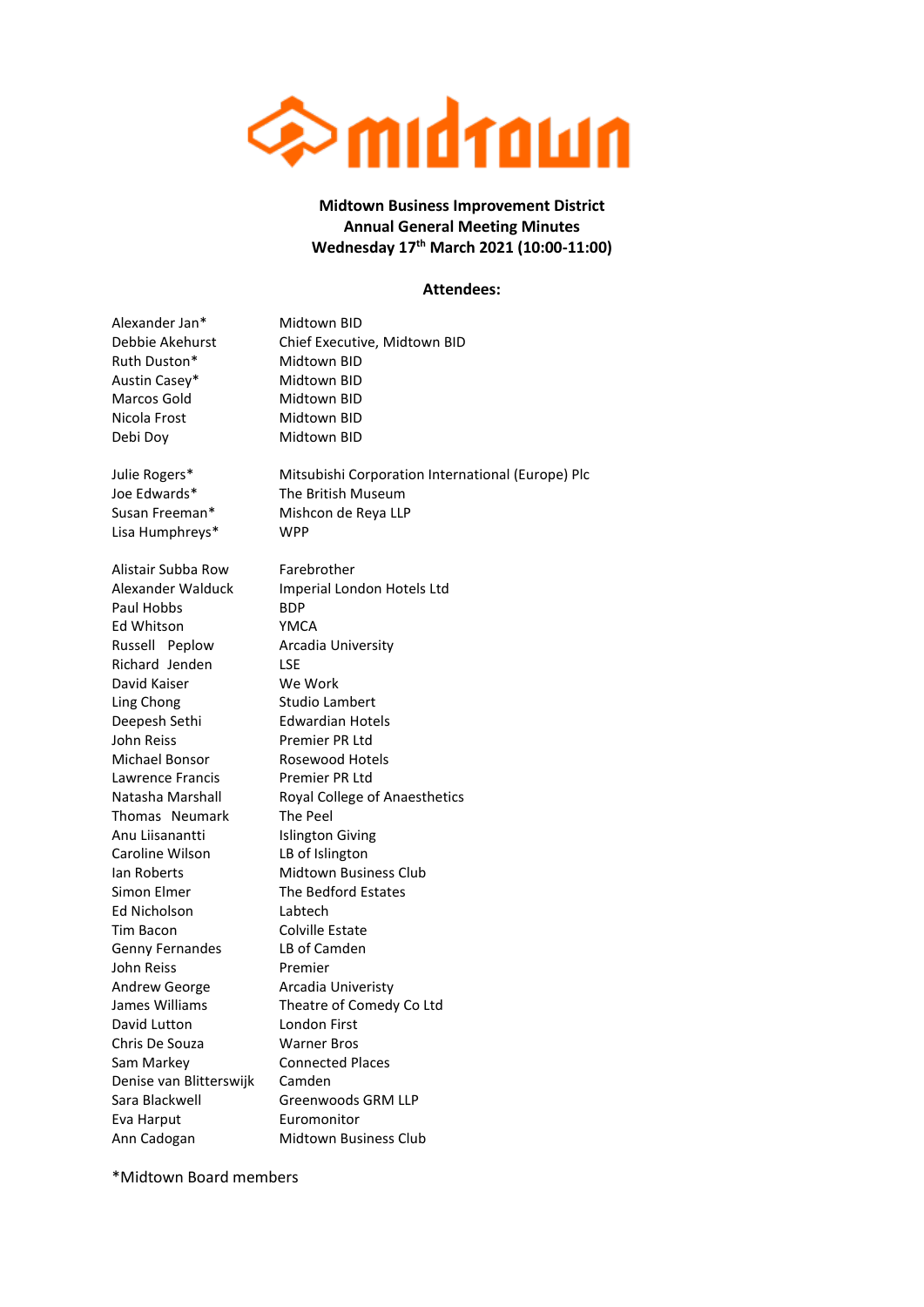|    | Item                                                                                                                                            | <b>Actions</b> |
|----|-------------------------------------------------------------------------------------------------------------------------------------------------|----------------|
| 1. | <b>Chairman's Welcome</b>                                                                                                                       |                |
|    | Alexander Jan (AJ) welcomed all attendees, making introductions                                                                                 |                |
|    | to the new Executive Team and opened the AGM meeting. AJ                                                                                        |                |
|    | explained that this meeting had been delayed due to the                                                                                         |                |
|    | pandemic. It was noted that the AGM was covering the year                                                                                       |                |
|    | 2019/2020. The next AGM covering 2020/21 is planned for                                                                                         |                |
|    | September 2021 when it is hoped it can be held as a "live" event.                                                                               |                |
|    |                                                                                                                                                 |                |
| 2. | <b>Overview of 2019/2020</b>                                                                                                                    |                |
|    | AJ noted two themes of continuing importance for the BID: to                                                                                    |                |
|    | focus on ensuring the BID's areas are safe, clean and welcoming                                                                                 |                |
|    | and to ensure recovery from the Covid lockdown through close                                                                                    |                |
|    | partnership working with Camden, Islington, other public agencies                                                                               |                |
|    | and surrounding BIDs. He said that member feedback indicated                                                                                    |                |
|    | that these are shared priorities. To deliver on these, AJ highlgihted<br>that the BID is aiming to install seasonal lights at gateway locations |                |
|    | this coming December. It is also looking to improve the quality and                                                                             |                |
|    | availability of information (such as on footfall trends and real                                                                                |                |
|    | estate transactions) to help businesses track the post-Covid                                                                                    |                |
|    | recovery and inform decision making.                                                                                                            |                |
|    |                                                                                                                                                 |                |
|    | AJ delivered the Chief Executive's presentation (Debbie Akehurst                                                                                |                |
|    | was in attendance but a little poorly). Amongst other things, he                                                                                |                |
|    | highlighted the results of last year's ballot, noting the healthy                                                                               |                |
|    | majority in favour of renewal (82%). A copy of presentation would                                                                               |                |
|    | be circulated with minutes of the AGM.                                                                                                          |                |
|    |                                                                                                                                                 |                |
|    |                                                                                                                                                 |                |
|    |                                                                                                                                                 | DD/DA          |
| 3. | <b>Election of Board Directors</b>                                                                                                              |                |
|    | AJ explained Midtown is planning to hold the next AGM in Sept                                                                                   |                |
|    | 2021. He asked that the election of Board directors cover the                                                                                   |                |
|    | period until March 2022 to ensure continuity through the new                                                                                    |                |
|    | financial year (2021/22). He noted that the position of non-                                                                                    |                |
|    | executive chair is a remunerated role and that the chair has been                                                                               |                |
|    | appointed by the Board until the end of the current BID renewal                                                                                 |                |
|    | period (March 2025).                                                                                                                            |                |
|    | A slide was shown to display the current list of Board members and                                                                              |                |
|    | businesses and sectors represented by them. AJ noted that in line                                                                               |                |
|    | with good practice, the board reviews its performance on a regular                                                                              |                |
|    | basis (annually).                                                                                                                               |                |
|    |                                                                                                                                                 |                |
|    | AJ explained that for the purpose of re-election, each Board                                                                                    |                |
|    | Member must be proposed, seconded, and then elected on a show                                                                                   |                |
|    | of hands, noting only levy payers were able to vote. Julie Rogers,                                                                              |                |
|    | Tony Matharu, Lisa Humphreys, Susan Freeman, Joe Edwards, Ruth                                                                                  |                |
|    | Duston and Austin Casey were all successfully re-elected for                                                                                    |                |
|    | another year following this process to March 2022.                                                                                              |                |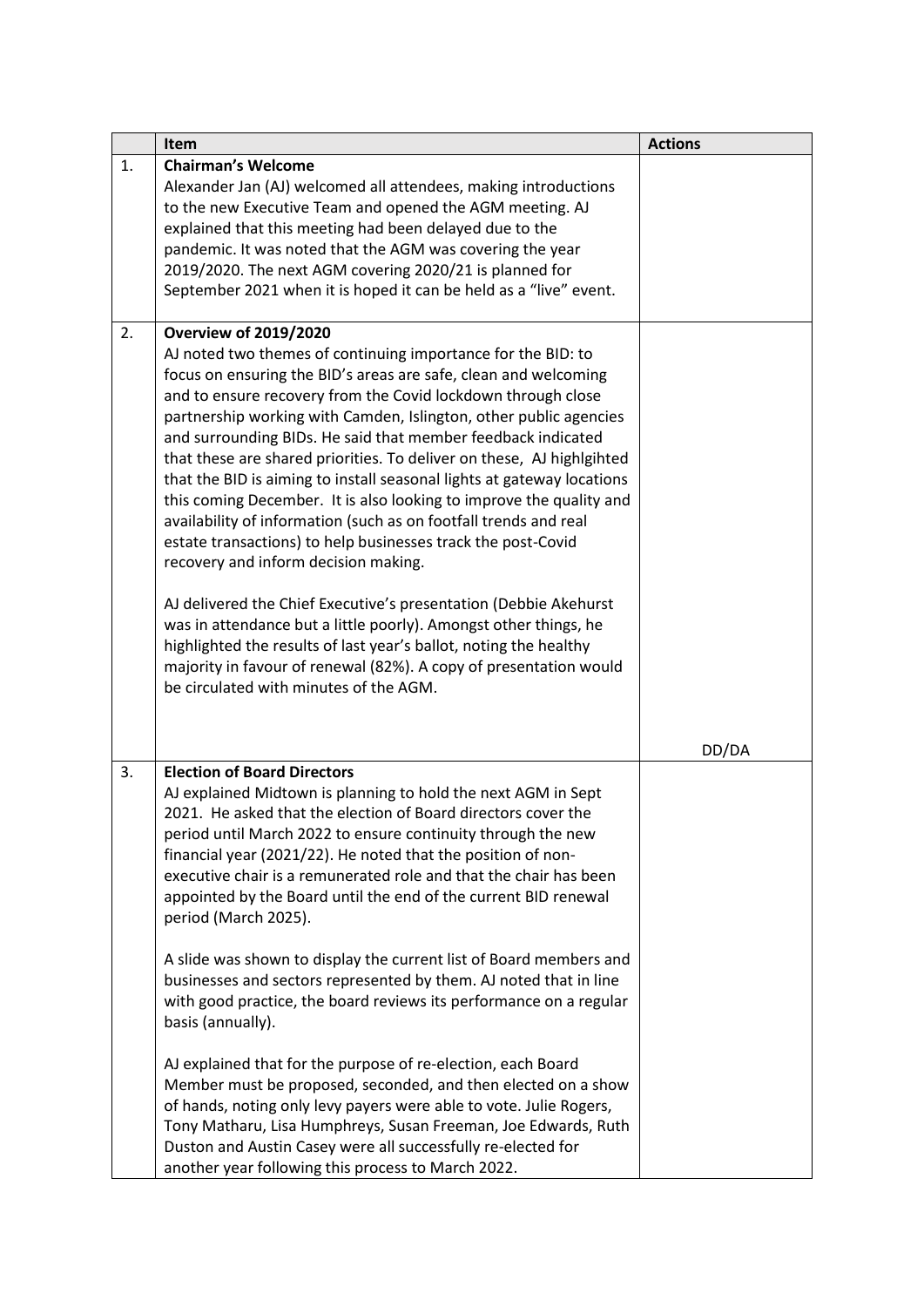| 4. | <b>Adoption of Accounts</b><br>Austin Casey (AC) explained that our April 2019 - 31 <sup>st</sup> March 2020<br>accounts have been prepared and fully audited by Deacons, a firm<br>of Chartered Accountants. A copy of the headline numbers were<br>presented. The BID's accounts were reviewed and approved by the<br>Board on 19 <sup>th</sup> January 2020.                                                                                                                                                                                                                                                                                                                                                                                                                                                                                                                                                                                                                                                                                                                                                                                                                          |  |
|----|------------------------------------------------------------------------------------------------------------------------------------------------------------------------------------------------------------------------------------------------------------------------------------------------------------------------------------------------------------------------------------------------------------------------------------------------------------------------------------------------------------------------------------------------------------------------------------------------------------------------------------------------------------------------------------------------------------------------------------------------------------------------------------------------------------------------------------------------------------------------------------------------------------------------------------------------------------------------------------------------------------------------------------------------------------------------------------------------------------------------------------------------------------------------------------------|--|
|    | AC highlighted from page 6 the key fundamentals noting that the<br>organisation is in a healthy financial position in terms of the<br>reserves. Provision has been made for a substantial capital<br>contribution to Camden's Princes Circus public realm scheme -<br>part of their West End project.                                                                                                                                                                                                                                                                                                                                                                                                                                                                                                                                                                                                                                                                                                                                                                                                                                                                                    |  |
|    | AJ highlighted that the Board would welcome ideas from members<br>with respect to areas of potential investment.                                                                                                                                                                                                                                                                                                                                                                                                                                                                                                                                                                                                                                                                                                                                                                                                                                                                                                                                                                                                                                                                         |  |
|    | The accounts were approved by levy payers by a show of hands.                                                                                                                                                                                                                                                                                                                                                                                                                                                                                                                                                                                                                                                                                                                                                                                                                                                                                                                                                                                                                                                                                                                            |  |
| 5. | <b>Recovery &amp; Renewal Strategic Overview</b><br>Ruth Duston (RD) explained Midtown BID has been operating for<br>over 15 years and is one of the country's more established BIDs.<br>The BID had brought on a new executive team post ballot renewal.<br>Midtown BID together with neighbouring BIDS are aiming to be a<br>powerful force for good providing the busiess community with a<br>strong and effective voice, championing local priorities and<br>ensuring the business community's voice is heard at the decision<br>table.                                                                                                                                                                                                                                                                                                                                                                                                                                                                                                                                                                                                                                              |  |
|    | RD noted that BIDs will be vital to the recovery from the pandemic.<br>From a Midtown perspective, the pandemic has had a huge impact<br>on members and indeed central London more widely. There is<br>extreme pressure on our economic and social "ecosystem".                                                                                                                                                                                                                                                                                                                                                                                                                                                                                                                                                                                                                                                                                                                                                                                                                                                                                                                          |  |
|    | Looking further ahead, RD noted that there are likley to be lasting<br>changes that have been accelerated by the pandemic. The hybrid<br>model of splitting working from home and days in the office is set<br>to stay in the short to medium term, but there are question marks<br>as to what the long term looks like. A recent poll of businesses in<br>Westminster indicated that up to 80% of workers will be returning<br>to the office by the autumn, with the vast majority splitting their<br>time between home and office; less than one fifth are planning on<br>spending more than three quarters / all of their working week in<br>the office. Although some commentators have predicted the end<br>of the office, there is absolutely a role for offices in the longer term<br>and a huge need for workers to collaborate and interact together.<br>As we start to come out of lockdown RD noted it was crucial to<br>maximise the momentum behind the recovery but to embrace<br>change and what that change looks like for our BID footprint.<br>Although things will look different, that change brings an<br>opportunity. Vacant retail units will open up a number of |  |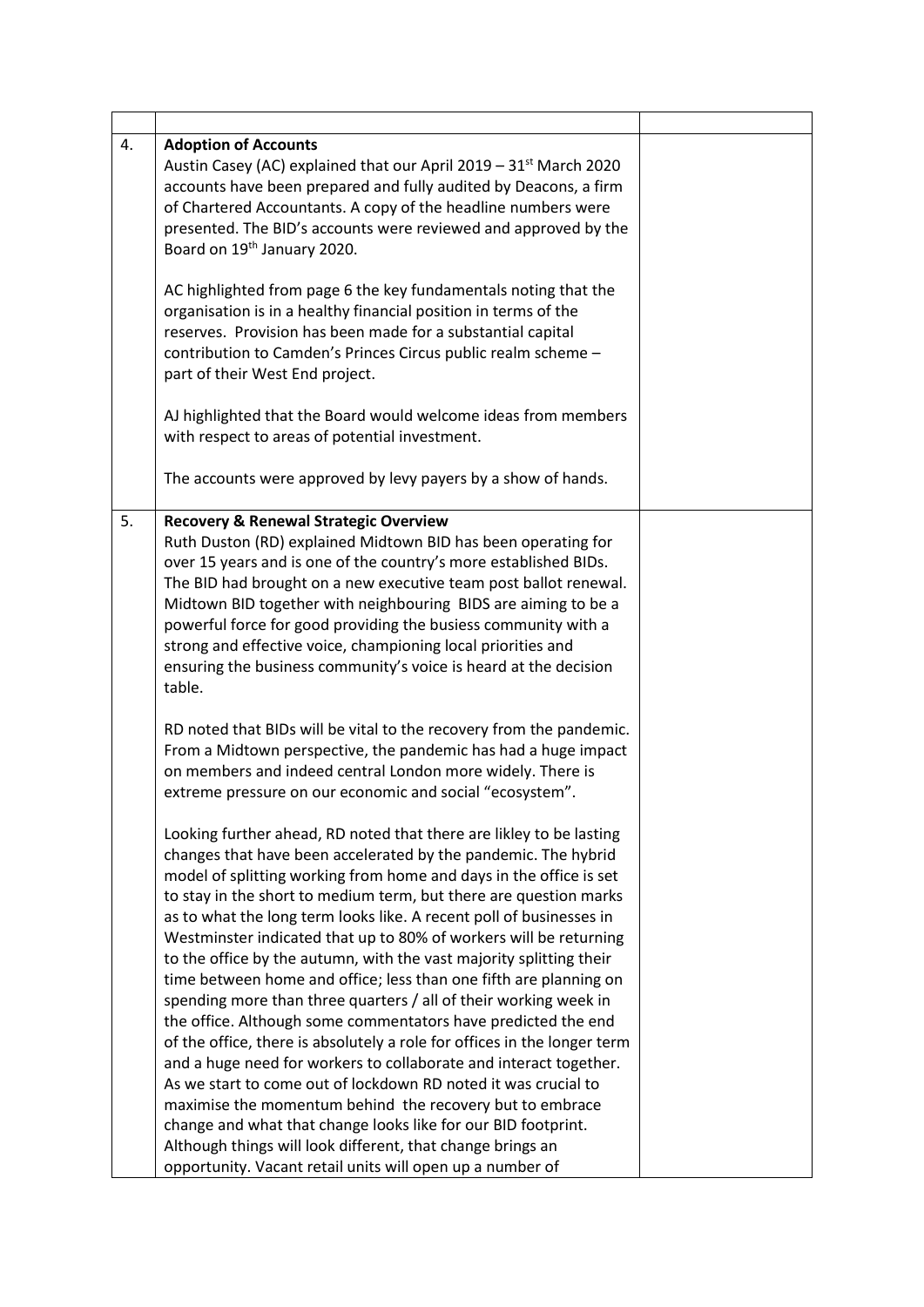| to spend longer days in London and hopefully their money.             |                                                                                                                                                                                                                                                                                                                                                                                                                                                                                                                                                                                                                                                                                                                                                                                                                                                                                                                                                                                                                                                                                                                                                                                                                                                                                                                                                                                                                                                                                                                                                                                                                                                                                                                                                                                                                                                                                                                                                                                       |
|-----------------------------------------------------------------------|---------------------------------------------------------------------------------------------------------------------------------------------------------------------------------------------------------------------------------------------------------------------------------------------------------------------------------------------------------------------------------------------------------------------------------------------------------------------------------------------------------------------------------------------------------------------------------------------------------------------------------------------------------------------------------------------------------------------------------------------------------------------------------------------------------------------------------------------------------------------------------------------------------------------------------------------------------------------------------------------------------------------------------------------------------------------------------------------------------------------------------------------------------------------------------------------------------------------------------------------------------------------------------------------------------------------------------------------------------------------------------------------------------------------------------------------------------------------------------------------------------------------------------------------------------------------------------------------------------------------------------------------------------------------------------------------------------------------------------------------------------------------------------------------------------------------------------------------------------------------------------------------------------------------------------------------------------------------------------------|
| The much delayed Crossrail/ Elizabeth Line is set to open in 2022     |                                                                                                                                                                                                                                                                                                                                                                                                                                                                                                                                                                                                                                                                                                                                                                                                                                                                                                                                                                                                                                                                                                                                                                                                                                                                                                                                                                                                                                                                                                                                                                                                                                                                                                                                                                                                                                                                                                                                                                                       |
| which will bring a further 1.5 million people to within 45 minutes    |                                                                                                                                                                                                                                                                                                                                                                                                                                                                                                                                                                                                                                                                                                                                                                                                                                                                                                                                                                                                                                                                                                                                                                                                                                                                                                                                                                                                                                                                                                                                                                                                                                                                                                                                                                                                                                                                                                                                                                                       |
| of central London - a major opportunity. Midtown's biggest            |                                                                                                                                                                                                                                                                                                                                                                                                                                                                                                                                                                                                                                                                                                                                                                                                                                                                                                                                                                                                                                                                                                                                                                                                                                                                                                                                                                                                                                                                                                                                                                                                                                                                                                                                                                                                                                                                                                                                                                                       |
| challenge will be communication and messaging, therefore part of      |                                                                                                                                                                                                                                                                                                                                                                                                                                                                                                                                                                                                                                                                                                                                                                                                                                                                                                                                                                                                                                                                                                                                                                                                                                                                                                                                                                                                                                                                                                                                                                                                                                                                                                                                                                                                                                                                                                                                                                                       |
| our strategy will be working in partnership to address                |                                                                                                                                                                                                                                                                                                                                                                                                                                                                                                                                                                                                                                                                                                                                                                                                                                                                                                                                                                                                                                                                                                                                                                                                                                                                                                                                                                                                                                                                                                                                                                                                                                                                                                                                                                                                                                                                                                                                                                                       |
| communication in getting people back onto public transport            |                                                                                                                                                                                                                                                                                                                                                                                                                                                                                                                                                                                                                                                                                                                                                                                                                                                                                                                                                                                                                                                                                                                                                                                                                                                                                                                                                                                                                                                                                                                                                                                                                                                                                                                                                                                                                                                                                                                                                                                       |
| system. We will achieve all of this through collaboration and         |                                                                                                                                                                                                                                                                                                                                                                                                                                                                                                                                                                                                                                                                                                                                                                                                                                                                                                                                                                                                                                                                                                                                                                                                                                                                                                                                                                                                                                                                                                                                                                                                                                                                                                                                                                                                                                                                                                                                                                                       |
| sharing new ideas, but we need to be bold in thinking how we          |                                                                                                                                                                                                                                                                                                                                                                                                                                                                                                                                                                                                                                                                                                                                                                                                                                                                                                                                                                                                                                                                                                                                                                                                                                                                                                                                                                                                                                                                                                                                                                                                                                                                                                                                                                                                                                                                                                                                                                                       |
| deliver them and think more creatively. BIDS have a crucial role in   |                                                                                                                                                                                                                                                                                                                                                                                                                                                                                                                                                                                                                                                                                                                                                                                                                                                                                                                                                                                                                                                                                                                                                                                                                                                                                                                                                                                                                                                                                                                                                                                                                                                                                                                                                                                                                                                                                                                                                                                       |
| bringing areas together - public realm improvements and a             |                                                                                                                                                                                                                                                                                                                                                                                                                                                                                                                                                                                                                                                                                                                                                                                                                                                                                                                                                                                                                                                                                                                                                                                                                                                                                                                                                                                                                                                                                                                                                                                                                                                                                                                                                                                                                                                                                                                                                                                       |
| "green" recovery will play an huge part in this. There is a lot to do |                                                                                                                                                                                                                                                                                                                                                                                                                                                                                                                                                                                                                                                                                                                                                                                                                                                                                                                                                                                                                                                                                                                                                                                                                                                                                                                                                                                                                                                                                                                                                                                                                                                                                                                                                                                                                                                                                                                                                                                       |
| but we are ready to play our part and we recognise that Midtown       |                                                                                                                                                                                                                                                                                                                                                                                                                                                                                                                                                                                                                                                                                                                                                                                                                                                                                                                                                                                                                                                                                                                                                                                                                                                                                                                                                                                                                                                                                                                                                                                                                                                                                                                                                                                                                                                                                                                                                                                       |
| has the opportunity to be a beacon of innovation and growth.          |                                                                                                                                                                                                                                                                                                                                                                                                                                                                                                                                                                                                                                                                                                                                                                                                                                                                                                                                                                                                                                                                                                                                                                                                                                                                                                                                                                                                                                                                                                                                                                                                                                                                                                                                                                                                                                                                                                                                                                                       |
| Q&A                                                                   |                                                                                                                                                                                                                                                                                                                                                                                                                                                                                                                                                                                                                                                                                                                                                                                                                                                                                                                                                                                                                                                                                                                                                                                                                                                                                                                                                                                                                                                                                                                                                                                                                                                                                                                                                                                                                                                                                                                                                                                       |
|                                                                       |                                                                                                                                                                                                                                                                                                                                                                                                                                                                                                                                                                                                                                                                                                                                                                                                                                                                                                                                                                                                                                                                                                                                                                                                                                                                                                                                                                                                                                                                                                                                                                                                                                                                                                                                                                                                                                                                                                                                                                                       |
|                                                                       |                                                                                                                                                                                                                                                                                                                                                                                                                                                                                                                                                                                                                                                                                                                                                                                                                                                                                                                                                                                                                                                                                                                                                                                                                                                                                                                                                                                                                                                                                                                                                                                                                                                                                                                                                                                                                                                                                                                                                                                       |
|                                                                       |                                                                                                                                                                                                                                                                                                                                                                                                                                                                                                                                                                                                                                                                                                                                                                                                                                                                                                                                                                                                                                                                                                                                                                                                                                                                                                                                                                                                                                                                                                                                                                                                                                                                                                                                                                                                                                                                                                                                                                                       |
|                                                                       |                                                                                                                                                                                                                                                                                                                                                                                                                                                                                                                                                                                                                                                                                                                                                                                                                                                                                                                                                                                                                                                                                                                                                                                                                                                                                                                                                                                                                                                                                                                                                                                                                                                                                                                                                                                                                                                                                                                                                                                       |
|                                                                       |                                                                                                                                                                                                                                                                                                                                                                                                                                                                                                                                                                                                                                                                                                                                                                                                                                                                                                                                                                                                                                                                                                                                                                                                                                                                                                                                                                                                                                                                                                                                                                                                                                                                                                                                                                                                                                                                                                                                                                                       |
|                                                                       |                                                                                                                                                                                                                                                                                                                                                                                                                                                                                                                                                                                                                                                                                                                                                                                                                                                                                                                                                                                                                                                                                                                                                                                                                                                                                                                                                                                                                                                                                                                                                                                                                                                                                                                                                                                                                                                                                                                                                                                       |
|                                                                       |                                                                                                                                                                                                                                                                                                                                                                                                                                                                                                                                                                                                                                                                                                                                                                                                                                                                                                                                                                                                                                                                                                                                                                                                                                                                                                                                                                                                                                                                                                                                                                                                                                                                                                                                                                                                                                                                                                                                                                                       |
|                                                                       |                                                                                                                                                                                                                                                                                                                                                                                                                                                                                                                                                                                                                                                                                                                                                                                                                                                                                                                                                                                                                                                                                                                                                                                                                                                                                                                                                                                                                                                                                                                                                                                                                                                                                                                                                                                                                                                                                                                                                                                       |
|                                                                       |                                                                                                                                                                                                                                                                                                                                                                                                                                                                                                                                                                                                                                                                                                                                                                                                                                                                                                                                                                                                                                                                                                                                                                                                                                                                                                                                                                                                                                                                                                                                                                                                                                                                                                                                                                                                                                                                                                                                                                                       |
|                                                                       |                                                                                                                                                                                                                                                                                                                                                                                                                                                                                                                                                                                                                                                                                                                                                                                                                                                                                                                                                                                                                                                                                                                                                                                                                                                                                                                                                                                                                                                                                                                                                                                                                                                                                                                                                                                                                                                                                                                                                                                       |
|                                                                       |                                                                                                                                                                                                                                                                                                                                                                                                                                                                                                                                                                                                                                                                                                                                                                                                                                                                                                                                                                                                                                                                                                                                                                                                                                                                                                                                                                                                                                                                                                                                                                                                                                                                                                                                                                                                                                                                                                                                                                                       |
|                                                                       |                                                                                                                                                                                                                                                                                                                                                                                                                                                                                                                                                                                                                                                                                                                                                                                                                                                                                                                                                                                                                                                                                                                                                                                                                                                                                                                                                                                                                                                                                                                                                                                                                                                                                                                                                                                                                                                                                                                                                                                       |
|                                                                       |                                                                                                                                                                                                                                                                                                                                                                                                                                                                                                                                                                                                                                                                                                                                                                                                                                                                                                                                                                                                                                                                                                                                                                                                                                                                                                                                                                                                                                                                                                                                                                                                                                                                                                                                                                                                                                                                                                                                                                                       |
|                                                                       |                                                                                                                                                                                                                                                                                                                                                                                                                                                                                                                                                                                                                                                                                                                                                                                                                                                                                                                                                                                                                                                                                                                                                                                                                                                                                                                                                                                                                                                                                                                                                                                                                                                                                                                                                                                                                                                                                                                                                                                       |
|                                                                       |                                                                                                                                                                                                                                                                                                                                                                                                                                                                                                                                                                                                                                                                                                                                                                                                                                                                                                                                                                                                                                                                                                                                                                                                                                                                                                                                                                                                                                                                                                                                                                                                                                                                                                                                                                                                                                                                                                                                                                                       |
|                                                                       |                                                                                                                                                                                                                                                                                                                                                                                                                                                                                                                                                                                                                                                                                                                                                                                                                                                                                                                                                                                                                                                                                                                                                                                                                                                                                                                                                                                                                                                                                                                                                                                                                                                                                                                                                                                                                                                                                                                                                                                       |
|                                                                       |                                                                                                                                                                                                                                                                                                                                                                                                                                                                                                                                                                                                                                                                                                                                                                                                                                                                                                                                                                                                                                                                                                                                                                                                                                                                                                                                                                                                                                                                                                                                                                                                                                                                                                                                                                                                                                                                                                                                                                                       |
|                                                                       |                                                                                                                                                                                                                                                                                                                                                                                                                                                                                                                                                                                                                                                                                                                                                                                                                                                                                                                                                                                                                                                                                                                                                                                                                                                                                                                                                                                                                                                                                                                                                                                                                                                                                                                                                                                                                                                                                                                                                                                       |
|                                                                       |                                                                                                                                                                                                                                                                                                                                                                                                                                                                                                                                                                                                                                                                                                                                                                                                                                                                                                                                                                                                                                                                                                                                                                                                                                                                                                                                                                                                                                                                                                                                                                                                                                                                                                                                                                                                                                                                                                                                                                                       |
|                                                                       |                                                                                                                                                                                                                                                                                                                                                                                                                                                                                                                                                                                                                                                                                                                                                                                                                                                                                                                                                                                                                                                                                                                                                                                                                                                                                                                                                                                                                                                                                                                                                                                                                                                                                                                                                                                                                                                                                                                                                                                       |
|                                                                       |                                                                                                                                                                                                                                                                                                                                                                                                                                                                                                                                                                                                                                                                                                                                                                                                                                                                                                                                                                                                                                                                                                                                                                                                                                                                                                                                                                                                                                                                                                                                                                                                                                                                                                                                                                                                                                                                                                                                                                                       |
|                                                                       |                                                                                                                                                                                                                                                                                                                                                                                                                                                                                                                                                                                                                                                                                                                                                                                                                                                                                                                                                                                                                                                                                                                                                                                                                                                                                                                                                                                                                                                                                                                                                                                                                                                                                                                                                                                                                                                                                                                                                                                       |
|                                                                       |                                                                                                                                                                                                                                                                                                                                                                                                                                                                                                                                                                                                                                                                                                                                                                                                                                                                                                                                                                                                                                                                                                                                                                                                                                                                                                                                                                                                                                                                                                                                                                                                                                                                                                                                                                                                                                                                                                                                                                                       |
|                                                                       |                                                                                                                                                                                                                                                                                                                                                                                                                                                                                                                                                                                                                                                                                                                                                                                                                                                                                                                                                                                                                                                                                                                                                                                                                                                                                                                                                                                                                                                                                                                                                                                                                                                                                                                                                                                                                                                                                                                                                                                       |
|                                                                       |                                                                                                                                                                                                                                                                                                                                                                                                                                                                                                                                                                                                                                                                                                                                                                                                                                                                                                                                                                                                                                                                                                                                                                                                                                                                                                                                                                                                                                                                                                                                                                                                                                                                                                                                                                                                                                                                                                                                                                                       |
|                                                                       |                                                                                                                                                                                                                                                                                                                                                                                                                                                                                                                                                                                                                                                                                                                                                                                                                                                                                                                                                                                                                                                                                                                                                                                                                                                                                                                                                                                                                                                                                                                                                                                                                                                                                                                                                                                                                                                                                                                                                                                       |
|                                                                       |                                                                                                                                                                                                                                                                                                                                                                                                                                                                                                                                                                                                                                                                                                                                                                                                                                                                                                                                                                                                                                                                                                                                                                                                                                                                                                                                                                                                                                                                                                                                                                                                                                                                                                                                                                                                                                                                                                                                                                                       |
| did have some concerns with vacant space around the area which        | AJ/SF                                                                                                                                                                                                                                                                                                                                                                                                                                                                                                                                                                                                                                                                                                                                                                                                                                                                                                                                                                                                                                                                                                                                                                                                                                                                                                                                                                                                                                                                                                                                                                                                                                                                                                                                                                                                                                                                                                                                                                                 |
|                                                                       |                                                                                                                                                                                                                                                                                                                                                                                                                                                                                                                                                                                                                                                                                                                                                                                                                                                                                                                                                                                                                                                                                                                                                                                                                                                                                                                                                                                                                                                                                                                                                                                                                                                                                                                                                                                                                                                                                                                                                                                       |
| AJ agreed to take to the next Property Group meeting.                 |                                                                                                                                                                                                                                                                                                                                                                                                                                                                                                                                                                                                                                                                                                                                                                                                                                                                                                                                                                                                                                                                                                                                                                                                                                                                                                                                                                                                                                                                                                                                                                                                                                                                                                                                                                                                                                                                                                                                                                                       |
| 6.                                                                    | opportunities to us and we see ourselves being front and centre of<br>the recovery, playing a key role in that ground floor usage and how<br>we can shape and influence that vision and agenda. Whilst we<br>know office workers will return, we know that approx 72% are<br>planning to co-ordinate their time with social events so are looking<br>Richard Jenden (LSE) asked when will be returning furloughed staff<br>on the cleansing and security Teams? Debbie Akehurst (DA)<br>explained that our security team have been working all the way<br>thorugh and cleaning staff have everything in place to ensure a<br>safe return to the streets.<br>Ian Roberts (MBC) asked what does the BID plan to do in terms of<br>engaging with larger landlords/owners in the area to ensure they<br>are also driving improvements and bringing people back into the<br>office space.<br>AJ explained we are an occupier BID but that a number of our<br>major owners are occupier levy payers. AJ explained further that<br>the Board has asked Susan Freeman (SF) to oversee an initiative to<br>explore whether we should create a Property BID and there may<br>be an appeptite for that. SF explained it is early days but agreed we<br>need to reach out to the larger owners in the area. DA also<br>explained we are in constant talks with our property owners, which<br>is all part of our placemaking communications in terms of<br>cleansing, safety and public realm. AJ confirmed that the BID<br>recognised the importance of working with owners and occupiers<br>together. Ian also wanted to voice and note that as Chair of MBC<br>that the spirit of cooperation has been very clear the last few<br>months and they are delighted that Midtown BID are entering into<br>that spirit and MBC want to very much be part of that.<br>Michael Bonsor (Rosewood) offered encouragement and noted<br>that forward bookings fore his business were looking promising. He |